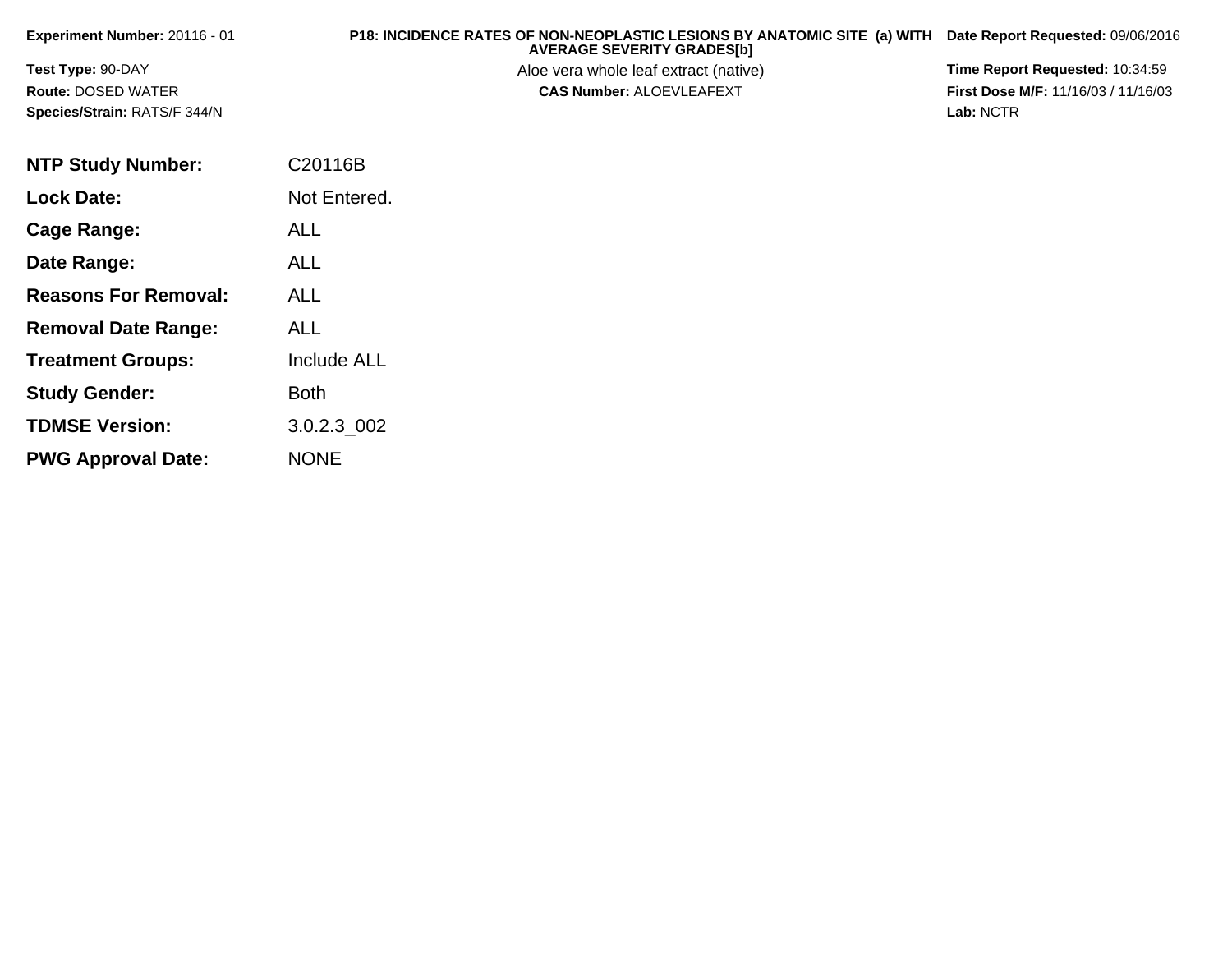| Experiment Number: 20116 - 01                            |                | P18: INCIDENCE RATES OF NON-NEOPLASTIC LESIONS BY ANATOMIC SITE (a) WITH Date Report Requested: 09/06/2016 |                                                                          |                |                                     |
|----------------------------------------------------------|----------------|------------------------------------------------------------------------------------------------------------|--------------------------------------------------------------------------|----------------|-------------------------------------|
| Test Type: 90-DAY                                        |                | Time Report Requested: 10:34:59                                                                            |                                                                          |                |                                     |
| Route: DOSED WATER                                       |                |                                                                                                            | Aloe vera whole leaf extract (native)<br><b>CAS Number: ALOEVLEAFEXT</b> |                | First Dose M/F: 11/16/03 / 11/16/03 |
| Species/Strain: RATS/F 344/N                             |                | Lab: NCTR                                                                                                  |                                                                          |                |                                     |
| <b>FISCHER 344 RATS MALE</b>                             | <b>CONTROL</b> | <b>1% WLN</b>                                                                                              | <b>2% WLN</b>                                                            | <b>3% WLN</b>  |                                     |
| <b>Disposition Summary</b>                               |                |                                                                                                            |                                                                          |                |                                     |
| <b>Animals Initially In Study</b><br><b>Early Deaths</b> | 12             | 11                                                                                                         | 12                                                                       | 12             |                                     |
| <b>Moribund Sacrifice</b><br><b>Survivors</b>            |                |                                                                                                            | $\mathbf{2}$                                                             | ${\bf 5}$      |                                     |
| <b>Terminal Sacrifice</b>                                | 12             | 11                                                                                                         | 10                                                                       | $\overline{7}$ |                                     |
| <b>Animals Examined Microscopically</b>                  | 12             | 11                                                                                                         | 12                                                                       | 12             |                                     |
| <b>ALIMENTARY SYSTEM</b>                                 |                |                                                                                                            |                                                                          |                |                                     |
| Esophagus                                                | (12)           | (0)                                                                                                        | (12)                                                                     | (12)           |                                     |
| Intestine Large, Cecum                                   | (12)           | (11)                                                                                                       | (12)                                                                     | (12)           |                                     |
| Infiltration Cellular, Polymorphonuclear                 |                | 1[1.0]                                                                                                     | 4[1.5]                                                                   | 3[2.0]         |                                     |
| Goblet Cell, Hyperplasia                                 |                | 6[2.2]                                                                                                     | 11 [2.2]                                                                 | 8[2.9]         |                                     |
| Intestine Large, Colon                                   | (12)           | (11)                                                                                                       | (12)                                                                     | (12)           |                                     |
| Infiltration Cellular, Polymorphonuclear                 |                | 4[2.5]                                                                                                     | 4[2.0]                                                                   | 3[2.7]         |                                     |
| Goblet Cell, Hyperplasia                                 |                | 10 [2.0]                                                                                                   | 11 [2.3]                                                                 | 8[2.8]         |                                     |
| Intestine Large, Rectum                                  | (10)           | (0)                                                                                                        | (11)                                                                     | (11)           |                                     |
| Anus, Hyperplasia, Squamous                              |                |                                                                                                            | 2[2.5]                                                                   | 3[3.0]         |                                     |
| Anus, Inflammation, Chronic Active                       |                |                                                                                                            | 4[1.8]                                                                   | 3[2.7]         |                                     |
| Anus, Epithelium, Hyperplasia, Squamous                  |                |                                                                                                            | 1[3.0]                                                                   |                |                                     |
| Goblet Cell, Hyperplasia                                 |                |                                                                                                            | 9[2.0]                                                                   | 5[2.4]         |                                     |
| Intestine Small, Duodenum                                | (12)           | (0)                                                                                                        | (12)                                                                     | (12)           |                                     |
| Intestine Small, Ileum                                   | (12)           | (0)                                                                                                        | (12)                                                                     | (12)           |                                     |
| Goblet Cell, Hyperplasia                                 |                |                                                                                                            | 1[1.0]                                                                   | 1[2.0]         |                                     |
| Intestine Small, Jejunum                                 | (12)           | (0)                                                                                                        | (12)                                                                     | (12)           |                                     |
| Liver                                                    | (12)           | (11)                                                                                                       | (12)                                                                     | (12)           |                                     |
| Hepatodiaphragmatic Nodule                               |                | $\mathbf{1}$                                                                                               |                                                                          |                |                                     |
| Inflammation, Chronic Active                             | 2[1.5]         |                                                                                                            |                                                                          | 1[1.0]         |                                     |
| Vacuolization Cytoplasmic                                | 3[1.0]         |                                                                                                            |                                                                          |                |                                     |
| Pancreas                                                 | (12)           | (0)                                                                                                        | (12)                                                                     | (12)           |                                     |
| Acinus, Degeneration                                     | 1[1.0]         |                                                                                                            | 1[1.0]                                                                   |                |                                     |
| Salivary Glands                                          | (12)           | (0)                                                                                                        | (12)                                                                     | (12)           |                                     |
| Stomach, Forestomach                                     | (12)           | (0)                                                                                                        | (12)                                                                     | (12)           |                                     |
| Hyperkeratosis                                           |                |                                                                                                            |                                                                          | 2[2.0]         |                                     |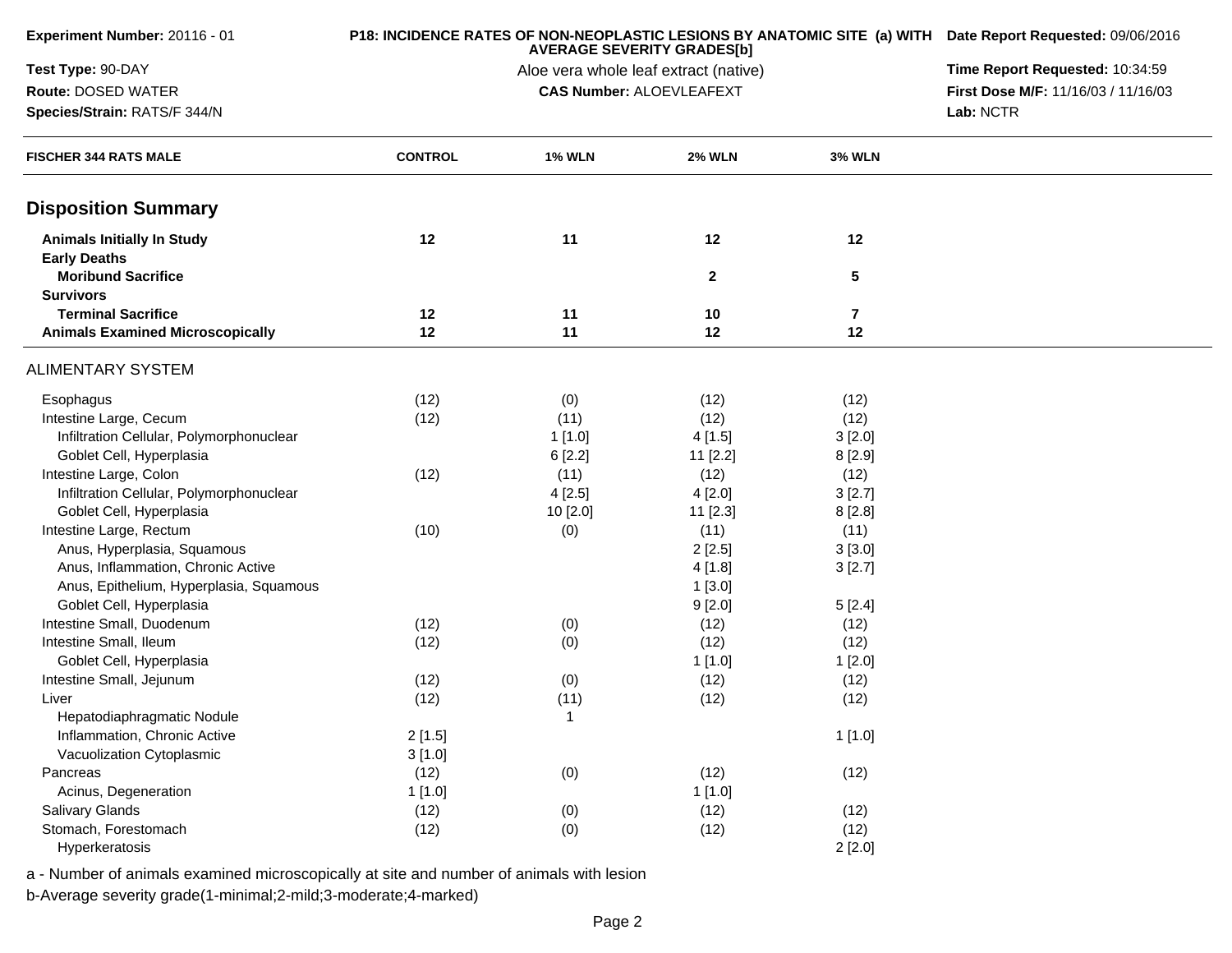| Experiment Number: 20116 - 01 |                | P18: INCIDENCE RATES OF NON-NEOPLASTIC LESIONS BY ANATOMIC SITE (a) WITH Date Report Requested: 09/06/2016<br><b>AVERAGE SEVERITY GRADES[b]</b><br>Aloe vera whole leaf extract (native) |                                 |               |                                     |  |  |
|-------------------------------|----------------|------------------------------------------------------------------------------------------------------------------------------------------------------------------------------------------|---------------------------------|---------------|-------------------------------------|--|--|
| Test Type: 90-DAY             |                |                                                                                                                                                                                          |                                 |               |                                     |  |  |
| Route: DOSED WATER            |                |                                                                                                                                                                                          | <b>CAS Number: ALOEVLEAFEXT</b> |               | First Dose M/F: 11/16/03 / 11/16/03 |  |  |
| Species/Strain: RATS/F 344/N  |                |                                                                                                                                                                                          |                                 |               | Lab: NCTR                           |  |  |
| <b>FISCHER 344 RATS MALE</b>  | <b>CONTROL</b> | <b>1% WLN</b>                                                                                                                                                                            | <b>2% WLN</b>                   | <b>3% WLN</b> |                                     |  |  |
| Stomach, Glandular            | (12)           | (0)                                                                                                                                                                                      | (12)                            | (12)          |                                     |  |  |
| CARDIOVASCULAR SYSTEM         |                |                                                                                                                                                                                          |                                 |               |                                     |  |  |
| <b>Blood Vessel</b>           | (12)           | (0)                                                                                                                                                                                      | (12)                            | (12)          |                                     |  |  |
| Heart                         | (12)           | (0)                                                                                                                                                                                      | (12)                            | (12)          |                                     |  |  |
| Cardiomyopathy                | 4[1.3]         |                                                                                                                                                                                          |                                 |               |                                     |  |  |
| <b>ENDOCRINE SYSTEM</b>       |                |                                                                                                                                                                                          |                                 |               |                                     |  |  |
| <b>Adrenal Cortex</b>         | (12)           | (0)                                                                                                                                                                                      | (11)                            | (12)          |                                     |  |  |
| Adrenal Medulla               | (11)           | (0)                                                                                                                                                                                      | (10)                            | (11)          |                                     |  |  |
| Islets, Pancreatic            | (12)           | (0)                                                                                                                                                                                      | (12)                            | (12)          |                                     |  |  |
| Parathyroid Gland             | (12)           | (0)                                                                                                                                                                                      | (12)                            | (12)          |                                     |  |  |
| <b>Pituitary Gland</b>        | (9)            | (0)                                                                                                                                                                                      | (12)                            | (10)          |                                     |  |  |
| <b>Thyroid Gland</b>          | (12)           | (0)                                                                                                                                                                                      | (12)                            | (12)          |                                     |  |  |
| <b>GENERAL BODY SYSTEM</b>    |                |                                                                                                                                                                                          |                                 |               |                                     |  |  |
| None                          |                |                                                                                                                                                                                          |                                 |               |                                     |  |  |
| <b>GENITAL SYSTEM</b>         |                |                                                                                                                                                                                          |                                 |               |                                     |  |  |
| <b>Coagulating Gland</b>      | (0)            | (0)                                                                                                                                                                                      | (0)                             | (3)           |                                     |  |  |
| Hypoplasia                    |                |                                                                                                                                                                                          |                                 | 3[4.0]        |                                     |  |  |
| Epididymis                    | (12)           | (0)                                                                                                                                                                                      | (12)                            | (12)          |                                     |  |  |
| Hypospermia                   |                |                                                                                                                                                                                          |                                 | 3[4.0]        |                                     |  |  |
| <b>Preputial Gland</b>        | (12)           | (0)                                                                                                                                                                                      | (12)                            | (12)          |                                     |  |  |
| Inflammation, Suppurative     | 7[2.1]         |                                                                                                                                                                                          | 9[1.9]                          | 9[2.2]        |                                     |  |  |
| Prostate                      | (12)           | (0)                                                                                                                                                                                      | (12)                            | (12)          |                                     |  |  |
| Inflammation, Suppurative     |                |                                                                                                                                                                                          |                                 | 1[1.0]        |                                     |  |  |
| Seminal Vesicle               | (12)           | (0)                                                                                                                                                                                      | (12)                            | (12)          |                                     |  |  |
| Hypoplasia                    |                |                                                                                                                                                                                          | 2[4.0]                          | 3[4.0]        |                                     |  |  |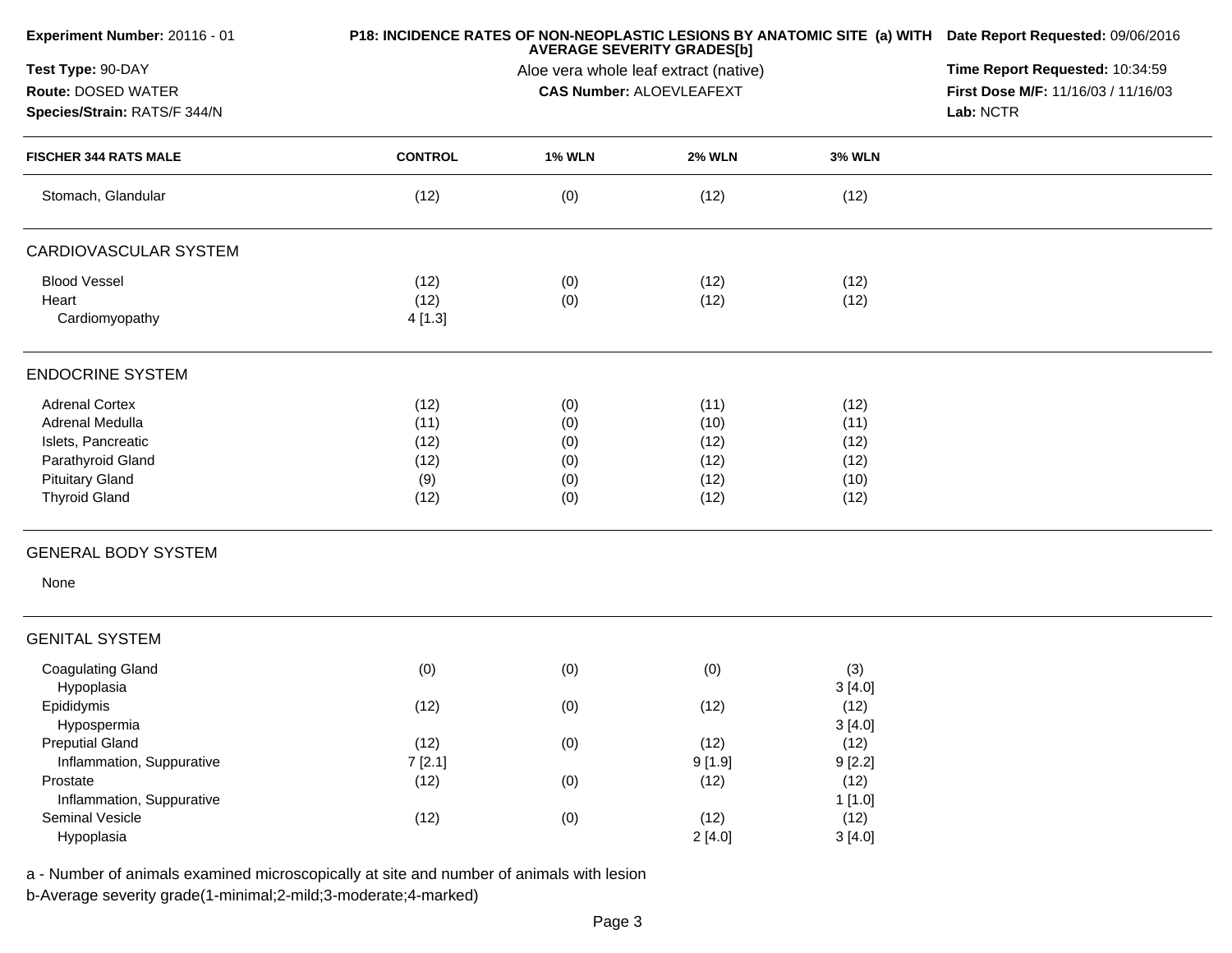| Experiment Number: 20116 - 01    |                | P18: INCIDENCE RATES OF NON-NEOPLASTIC LESIONS BY ANATOMIC SITE (a) WITH Date Report Requested: 09/06/2016<br><b>AVERAGE SEVERITY GRADES[b]</b><br>Aloe vera whole leaf extract (native)<br><b>CAS Number: ALOEVLEAFEXT</b> |               |                |           |  |  |
|----------------------------------|----------------|-----------------------------------------------------------------------------------------------------------------------------------------------------------------------------------------------------------------------------|---------------|----------------|-----------|--|--|
| Test Type: 90-DAY                |                |                                                                                                                                                                                                                             |               |                |           |  |  |
| Route: DOSED WATER               |                |                                                                                                                                                                                                                             |               |                |           |  |  |
| Species/Strain: RATS/F 344/N     |                |                                                                                                                                                                                                                             |               |                | Lab: NCTR |  |  |
| <b>FISCHER 344 RATS MALE</b>     | <b>CONTROL</b> | <b>1% WLN</b>                                                                                                                                                                                                               | <b>2% WLN</b> | <b>3% WLN</b>  |           |  |  |
| <b>Testes</b><br>Hypoplasia      | (12)           | (0)                                                                                                                                                                                                                         | (12)          | (12)<br>3[3.0] |           |  |  |
| <b>HEMATOPOIETIC SYSTEM</b>      |                |                                                                                                                                                                                                                             |               |                |           |  |  |
| <b>Bone Marrow</b>               | (12)           | (0)                                                                                                                                                                                                                         | (12)          | (12)           |           |  |  |
| Hypocellularity                  |                |                                                                                                                                                                                                                             | 2[2.0]        | 4 [2.5]        |           |  |  |
| Lymph Node                       | (0)            | (0)                                                                                                                                                                                                                         | (0)           | (1)            |           |  |  |
| Inguinal, Hyperplasia, Lymphoid  |                |                                                                                                                                                                                                                             |               | 1[2.0]         |           |  |  |
| Lymph Node, Mandibular           | (12)           | (0)                                                                                                                                                                                                                         | (12)          | (12)           |           |  |  |
| Lymph Node, Mesenteric           | (12)           | (3)                                                                                                                                                                                                                         | (11)          | (12)           |           |  |  |
| Degeneration, Cystic             |                |                                                                                                                                                                                                                             | 1[3.0]        | 1[2.0]         |           |  |  |
| Hyperplasia, Lymphoid            | 9[2.1]         | 3[4.0]                                                                                                                                                                                                                      | 9[3.6]        | 8 [3.9]        |           |  |  |
| Spleen                           | (12)           | (11)                                                                                                                                                                                                                        | (12)          | (12)           |           |  |  |
| Hematopoietic Cell Proliferation |                | 1[1.0]                                                                                                                                                                                                                      | 1[1.0]        | 1[1.0]         |           |  |  |
| Hyperplasia, Lymphoid            | 1[1.0]         | 1 [1.0]                                                                                                                                                                                                                     |               | 1[1.0]         |           |  |  |
| Thymus                           | (12)           | (0)                                                                                                                                                                                                                         | (11)          | (12)           |           |  |  |
| Atrophy                          |                |                                                                                                                                                                                                                             | 1[3.0]        | 4[2.3]         |           |  |  |
| <b>INTEGUMENTARY SYSTEM</b>      |                |                                                                                                                                                                                                                             |               |                |           |  |  |
| <b>Mammary Gland</b>             | (12)           | (0)                                                                                                                                                                                                                         | (8)           | (11)           |           |  |  |
| Skin                             | (12)           | (0)                                                                                                                                                                                                                         | (12)          | (12)           |           |  |  |
| MUSCULOSKELETAL SYSTEM           |                |                                                                                                                                                                                                                             |               |                |           |  |  |
| Bone, Femur                      | (12)           | (0)                                                                                                                                                                                                                         | (12)          | (12)           |           |  |  |
| NERVOUS SYSTEM                   |                |                                                                                                                                                                                                                             |               |                |           |  |  |
| Brain, Brain Stem                | (12)           | (0)                                                                                                                                                                                                                         | (12)          | (12)           |           |  |  |
| Brain, Cerebellum                | (12)           | (0)                                                                                                                                                                                                                         | (12)          | (12)           |           |  |  |
| Brain, Cerebrum                  | (12)           | (0)                                                                                                                                                                                                                         | (12)          | (12)           |           |  |  |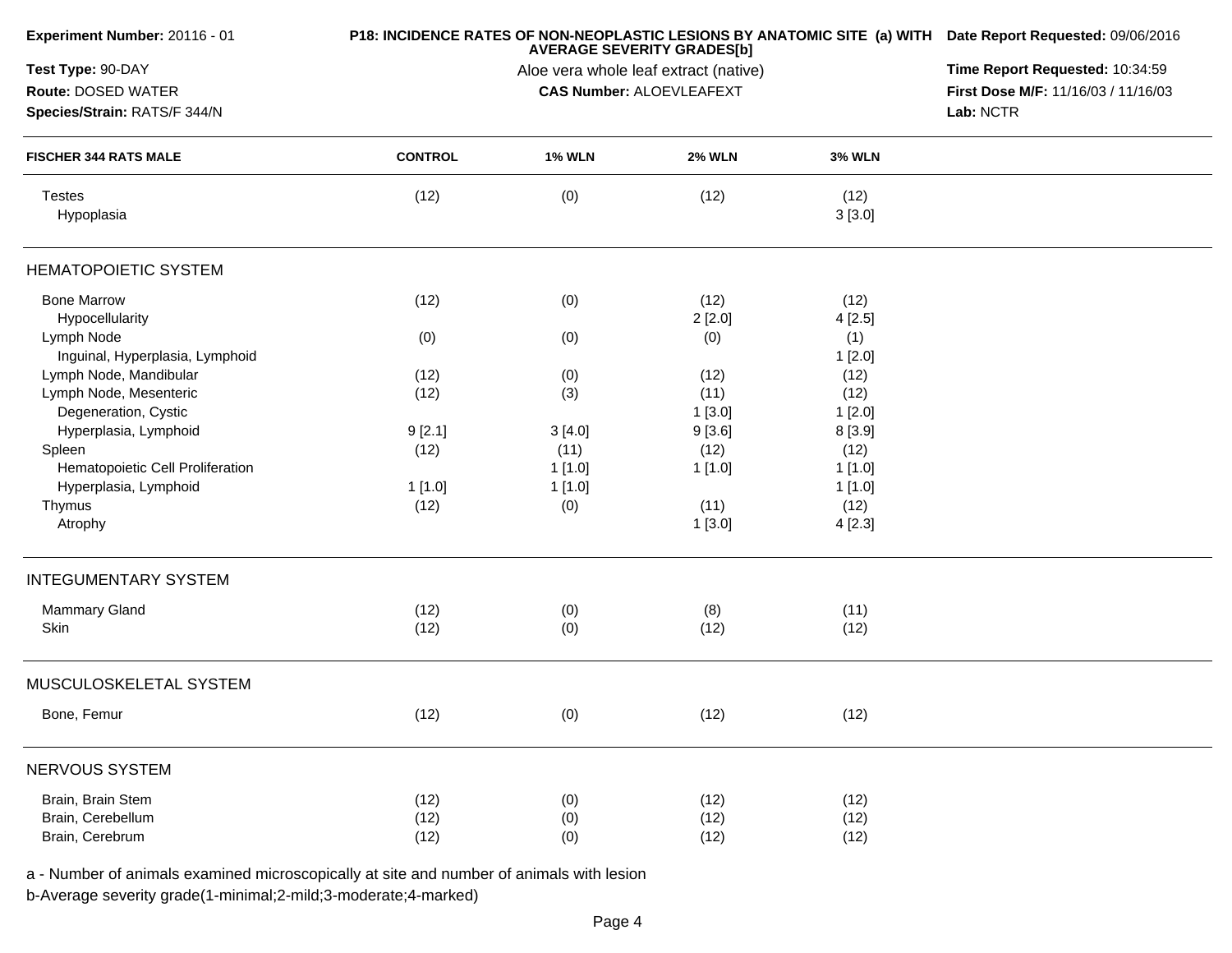| Experiment Number: 20116 - 01<br>Test Type: 90-DAY<br>Route: DOSED WATER<br>Species/Strain: RATS/F 344/N<br><b>FISCHER 344 RATS MALE</b> |                                      | P18: INCIDENCE RATES OF NON-NEOPLASTIC LESIONS BY ANATOMIC SITE (a) WITH Date Report Requested: 09/06/2016<br><b>AVERAGE SEVERITY GRADES[b]</b> |                            |                                            |  |  |  |
|------------------------------------------------------------------------------------------------------------------------------------------|--------------------------------------|-------------------------------------------------------------------------------------------------------------------------------------------------|----------------------------|--------------------------------------------|--|--|--|
|                                                                                                                                          |                                      | Time Report Requested: 10:34:59<br>First Dose M/F: 11/16/03 / 11/16/03<br>Lab: NCTR                                                             |                            |                                            |  |  |  |
|                                                                                                                                          | <b>CONTROL</b>                       | <b>1% WLN</b>                                                                                                                                   | <b>2% WLN</b>              | <b>3% WLN</b>                              |  |  |  |
| <b>RESPIRATORY SYSTEM</b>                                                                                                                |                                      |                                                                                                                                                 |                            |                                            |  |  |  |
| Lung<br>Infiltration Cellular, Histiocyte<br>Nose                                                                                        | (12)<br>(12)                         | (0)<br>(0)                                                                                                                                      | (12)<br>1[1.0]<br>(12)     | (12)<br>(12)                               |  |  |  |
| Trachea                                                                                                                                  | (12)                                 | (0)                                                                                                                                             | (12)                       | (12)                                       |  |  |  |
| SPECIAL SENSES SYSTEM                                                                                                                    |                                      |                                                                                                                                                 |                            |                                            |  |  |  |
| Eye<br>Harderian Gland<br>Infiltration Cellular, Lymphoid                                                                                | (12)<br>(12)                         | (0)<br>(0)                                                                                                                                      | (12)<br>(12)<br>1[2.0]     | (12)<br>(12)                               |  |  |  |
| <b>URINARY SYSTEM</b>                                                                                                                    |                                      |                                                                                                                                                 |                            |                                            |  |  |  |
| Kidney<br>Nephropathy, Chronic<br><b>Urinary Bladder</b><br>Dilatation<br>Hemorrhage                                                     | (12)<br>$12$ [1.0]<br>(12)<br>1[4.0] | (11)<br>$11$ [1.0]<br>(0)                                                                                                                       | (12)<br>$12$ [1.1]<br>(12) | (12)<br>7[1.1]<br>(12)<br>2[4.0]<br>1[2.0] |  |  |  |

\*\*\* END OF MALE \*\*\*

a - Number of animals examined microscopically at site and number of animals with lesion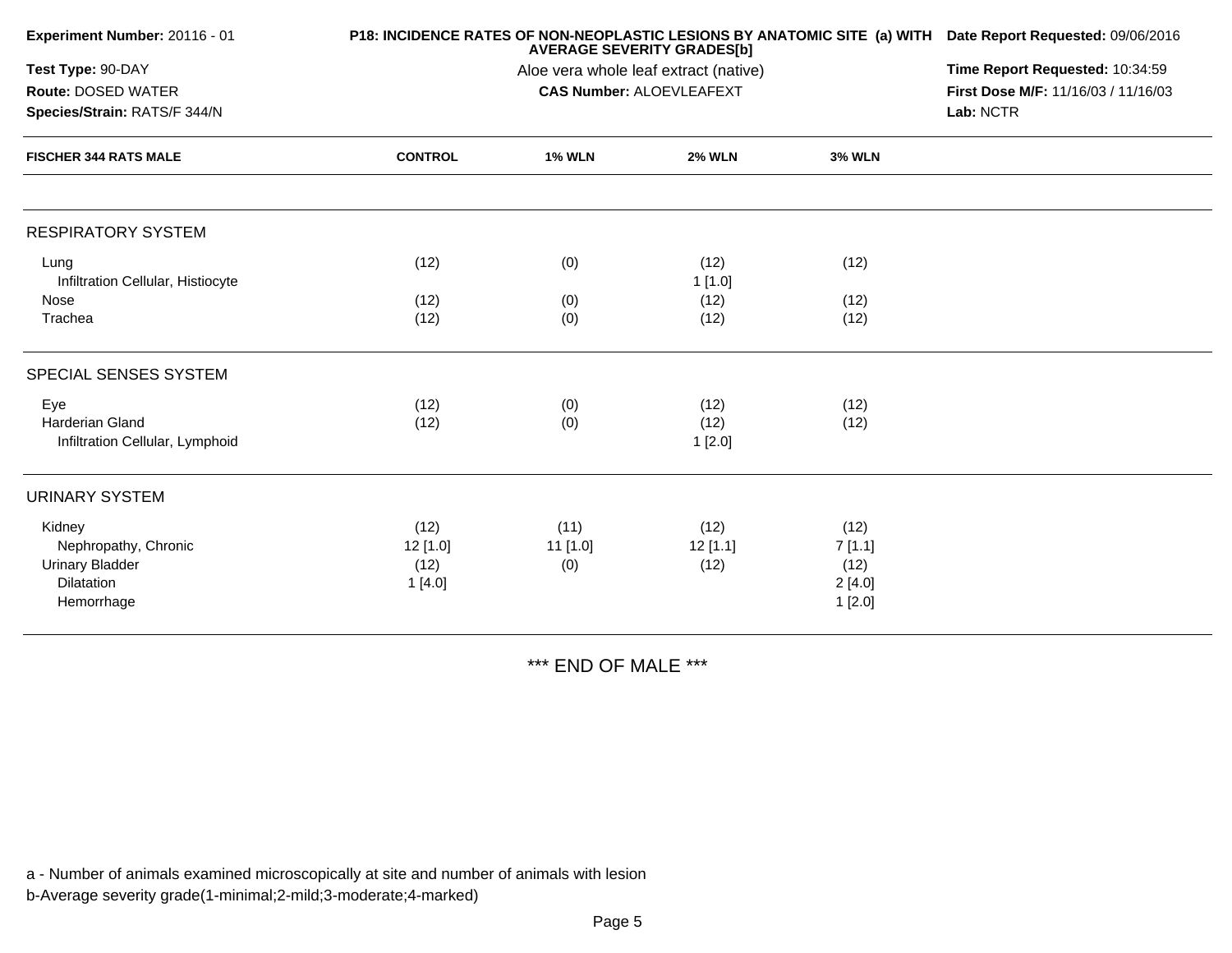| Experiment Number: 20116 - 01                              |                | P18: INCIDENCE RATES OF NON-NEOPLASTIC LESIONS BY ANATOMIC SITE (a) WITH Date Report Requested: 09/06/2016<br>Time Report Requested: 10:34:59 |                                 |                              |                                     |
|------------------------------------------------------------|----------------|-----------------------------------------------------------------------------------------------------------------------------------------------|---------------------------------|------------------------------|-------------------------------------|
| Test Type: 90-DAY                                          |                |                                                                                                                                               |                                 |                              |                                     |
| Route: DOSED WATER                                         |                |                                                                                                                                               | <b>CAS Number: ALOEVLEAFEXT</b> |                              | First Dose M/F: 11/16/03 / 11/16/03 |
| Species/Strain: RATS/F 344/N                               |                | Lab: NCTR                                                                                                                                     |                                 |                              |                                     |
| <b>FISCHER 344 RATS FEMALE</b>                             | <b>CONTROL</b> | <b>1% WLN</b>                                                                                                                                 | <b>2% WLN</b>                   | <b>3% WLN</b>                |                                     |
| <b>Disposition Summary</b>                                 |                |                                                                                                                                               |                                 |                              |                                     |
| <b>Animals Initially In Study</b><br><b>Early Deaths</b>   | 12             | 12                                                                                                                                            | 12                              | 12                           |                                     |
| <b>Moribund Sacrifice</b><br><b>Natural Death</b>          |                |                                                                                                                                               | 4                               | $\overline{\mathbf{7}}$<br>1 |                                     |
| <b>Survivors</b>                                           |                |                                                                                                                                               |                                 |                              |                                     |
| <b>Terminal Sacrifice</b>                                  | 12             | 12                                                                                                                                            | 8                               | 4                            |                                     |
| <b>Animals Examined Microscopically</b>                    | 12             | 12                                                                                                                                            | 12                              | 11                           |                                     |
| <b>ALIMENTARY SYSTEM</b>                                   |                |                                                                                                                                               |                                 |                              |                                     |
| Esophagus                                                  | (12)           | (0)                                                                                                                                           | (11)                            | (11)                         |                                     |
| Intestine Large, Cecum                                     | (12)           | (12)                                                                                                                                          | (12)                            | (11)                         |                                     |
| Infiltration Cellular, Polymorphonuclear                   |                | 1[1.0]                                                                                                                                        |                                 | 2[1.5]                       |                                     |
| Goblet Cell, Hyperplasia                                   | 1[1.0]         | 6[1.5]                                                                                                                                        | 8[2.3]                          | 4[2.3]                       |                                     |
| Intestine Large, Colon                                     | (12)           | (12)                                                                                                                                          | (12)                            | (11)                         |                                     |
| Infiltration Cellular, Lymphoid                            |                |                                                                                                                                               | 1[2.0]                          |                              |                                     |
| Infiltration Cellular, Polymorphonuclear                   |                | 2[1.5]                                                                                                                                        | 4[1.5]                          | 1[3.0]                       |                                     |
| Goblet Cell, Hyperplasia                                   |                | 8[1.5]                                                                                                                                        | 9[2.4]                          | 4[3.0]                       |                                     |
| Intestine Large, Rectum                                    | (11)           | (0)                                                                                                                                           | (12)                            | (11)                         |                                     |
| Anus, Hyperplasia, Squamous                                |                |                                                                                                                                               | 2[2.5]                          |                              |                                     |
| Anus, Inflammation, Chronic Active                         |                |                                                                                                                                               | 2[2.5]                          | 1[2.0]                       |                                     |
| Anus, Epithelium, Hyperplasia, Squamous                    |                |                                                                                                                                               |                                 | 1[3.0]                       |                                     |
| Goblet Cell, Hyperplasia                                   |                |                                                                                                                                               | 7 [1.6]                         | 3[1.7]                       |                                     |
| Intestine Small, Duodenum                                  | (12)           | (0)                                                                                                                                           | (12)                            | (11)                         |                                     |
| Intestine Small, Ileum                                     | (12)           | (0)                                                                                                                                           | (12)                            | (11)                         |                                     |
| Goblet Cell, Hyperplasia                                   |                |                                                                                                                                               |                                 | 1[2.0]                       |                                     |
| Intestine Small, Jejunum                                   | (12)           | (0)                                                                                                                                           | (12)                            | (11)                         |                                     |
| Liver                                                      | (12)           | (12)                                                                                                                                          | (12)                            | (11)                         |                                     |
| Deformity                                                  |                | $\mathbf{1}$                                                                                                                                  |                                 |                              |                                     |
| Hepatodiaphragmatic Nodule<br>Inflammation, Chronic Active |                |                                                                                                                                               |                                 | $\mathbf{1}$                 |                                     |
|                                                            | 1[1.0]         |                                                                                                                                               |                                 | 1[1.0]                       |                                     |
| Vacuolization Cytoplasmic<br>Pancreas                      | (12)           | 1[1.0]                                                                                                                                        |                                 |                              |                                     |
| Salivary Glands                                            | (12)           | (0)<br>(0)                                                                                                                                    | (12)<br>(12)                    | (11)<br>(11)                 |                                     |
|                                                            |                |                                                                                                                                               |                                 |                              |                                     |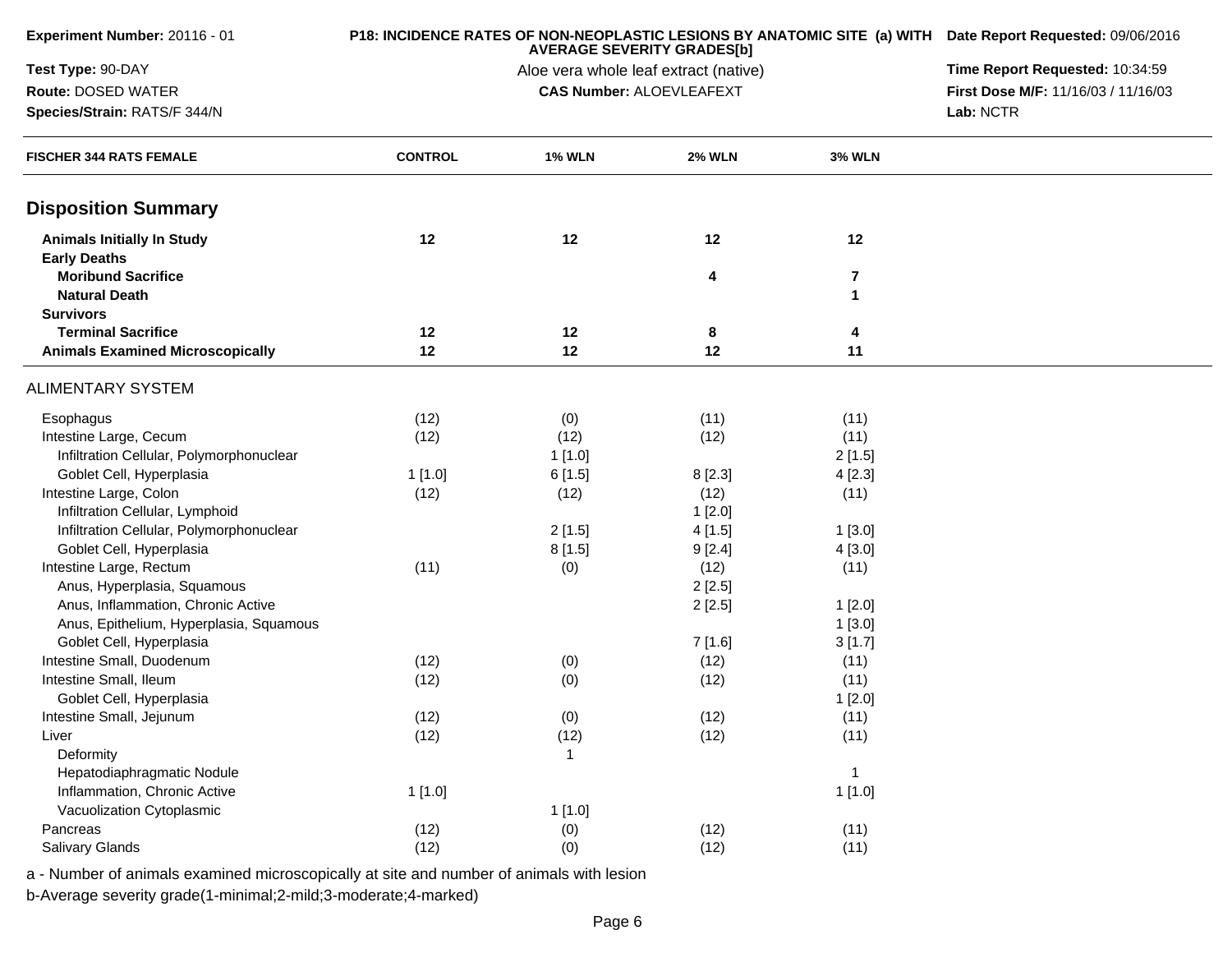| Experiment Number: 20116 - 01                                                            |                | P18: INCIDENCE RATES OF NON-NEOPLASTIC LESIONS BY ANATOMIC SITE (a) WITH Date Report Requested: 09/06/2016<br><b>AVERAGE SEVERITY GRADES[b]</b> |                                 |                |                                     |  |  |
|------------------------------------------------------------------------------------------|----------------|-------------------------------------------------------------------------------------------------------------------------------------------------|---------------------------------|----------------|-------------------------------------|--|--|
| Test Type: 90-DAY                                                                        |                | Time Report Requested: 10:34:59                                                                                                                 |                                 |                |                                     |  |  |
| Route: DOSED WATER                                                                       |                |                                                                                                                                                 | <b>CAS Number: ALOEVLEAFEXT</b> |                | First Dose M/F: 11/16/03 / 11/16/03 |  |  |
| Species/Strain: RATS/F 344/N                                                             |                |                                                                                                                                                 |                                 |                | Lab: NCTR                           |  |  |
| <b>FISCHER 344 RATS FEMALE</b>                                                           | <b>CONTROL</b> | <b>1% WLN</b>                                                                                                                                   | <b>2% WLN</b>                   | <b>3% WLN</b>  |                                     |  |  |
| Stomach, Forestomach<br>Hyperkeratosis                                                   | (12)           | (0)                                                                                                                                             | (12)<br>2[1.5]                  | (11)<br>2[1.0] |                                     |  |  |
| Stomach, Glandular                                                                       | (12)           | (0)                                                                                                                                             | (12)                            | (11)           |                                     |  |  |
| CARDIOVASCULAR SYSTEM                                                                    |                |                                                                                                                                                 |                                 |                |                                     |  |  |
| <b>Blood Vessel</b>                                                                      | (12)           | (0)                                                                                                                                             | (12)                            | (11)           |                                     |  |  |
| Heart                                                                                    | (12)           | (0)                                                                                                                                             | (12)                            | (11)           |                                     |  |  |
| Inflammation, Chronic Active                                                             |                |                                                                                                                                                 | 1[4.0]                          |                |                                     |  |  |
| Polyarteritis                                                                            |                |                                                                                                                                                 | 1[4.0]                          |                |                                     |  |  |
| <b>ENDOCRINE SYSTEM</b>                                                                  |                |                                                                                                                                                 |                                 |                |                                     |  |  |
| <b>Adrenal Cortex</b>                                                                    | (12)           | (0)                                                                                                                                             | (12)                            | (11)           |                                     |  |  |
| Adrenal Medulla                                                                          | (12)           | (0)                                                                                                                                             | (12)                            | (10)           |                                     |  |  |
| Islets, Pancreatic                                                                       | (12)           | (0)                                                                                                                                             | (12)                            | (11)           |                                     |  |  |
| Parathyroid Gland                                                                        | (11)           | (0)                                                                                                                                             | (10)                            | (11)           |                                     |  |  |
| <b>Pituitary Gland</b>                                                                   | (12)           | (0)                                                                                                                                             | (11)                            | (10)           |                                     |  |  |
| <b>Thyroid Gland</b>                                                                     | (12)           | (0)                                                                                                                                             | (11)                            | (11)           |                                     |  |  |
| <b>GENERAL BODY SYSTEM</b>                                                               |                |                                                                                                                                                 |                                 |                |                                     |  |  |
| None                                                                                     |                |                                                                                                                                                 |                                 |                |                                     |  |  |
| <b>GENITAL SYSTEM</b>                                                                    |                |                                                                                                                                                 |                                 |                |                                     |  |  |
| <b>Clitoral Gland</b>                                                                    | (12)           | (0)                                                                                                                                             | (12)                            | (11)           |                                     |  |  |
| Infiltration Cellular, Lymphoid                                                          | 4[2.0]         |                                                                                                                                                 |                                 | 1[1.0]         |                                     |  |  |
| Inflammation, Suppurative                                                                | 4[2.0]         |                                                                                                                                                 | 6[2.3]                          | 9[2.3]         |                                     |  |  |
| Inflammation, Chronic Active                                                             |                |                                                                                                                                                 | 1[2.0]                          |                |                                     |  |  |
| Duct, Dilatation                                                                         |                |                                                                                                                                                 | 2[3.0]                          |                |                                     |  |  |
| Ovary                                                                                    | (12)           | (0)                                                                                                                                             | (12)                            | (11)           |                                     |  |  |
| Hypoplasia                                                                               |                |                                                                                                                                                 | 2[2.5]                          | 5[2.6]         |                                     |  |  |
| a - Number of animals examined microscopically at site and number of animals with lesion |                |                                                                                                                                                 |                                 |                |                                     |  |  |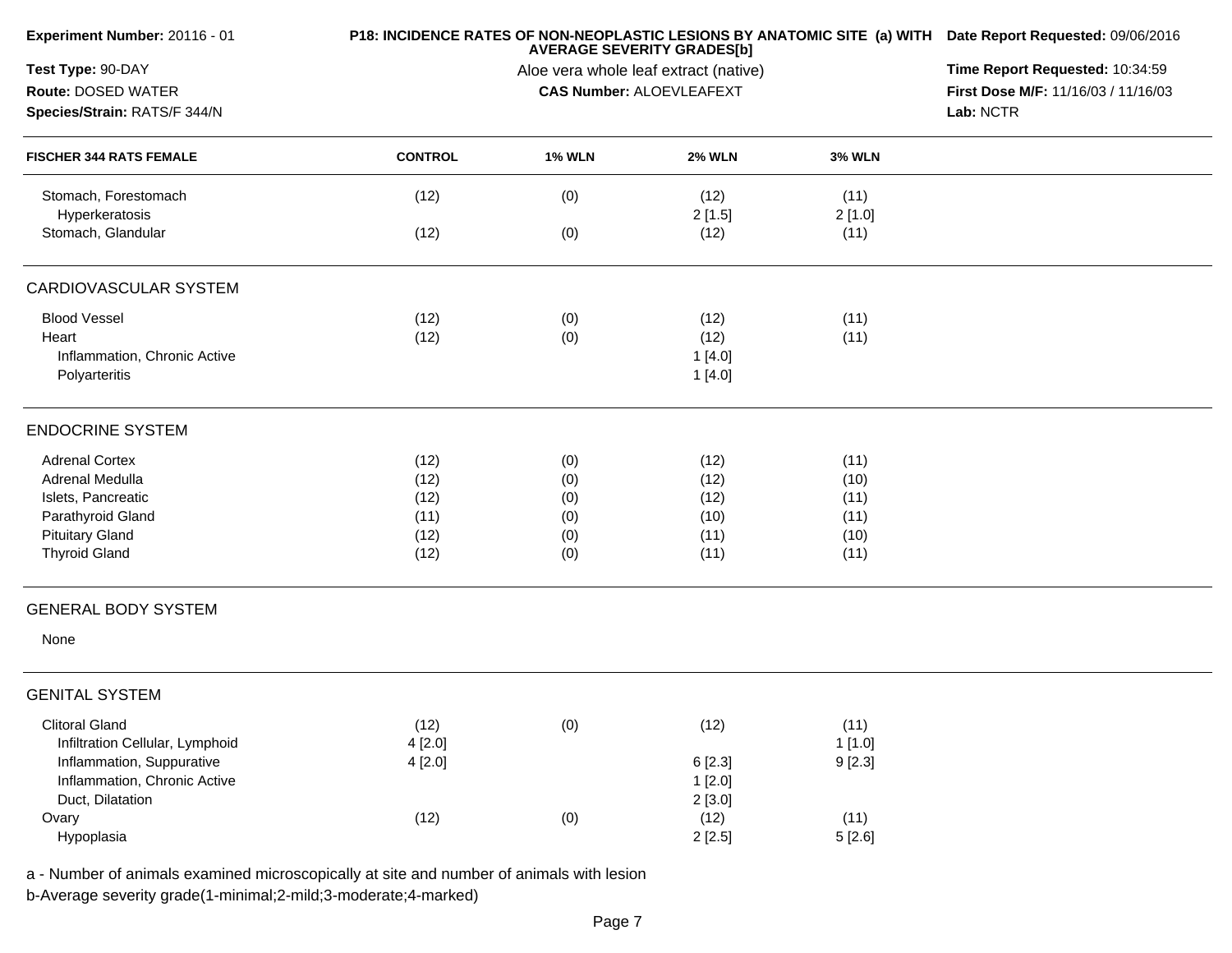| Experiment Number: 20116 - 01  |                | P18: INCIDENCE RATES OF NON-NEOPLASTIC LESIONS BY ANATOMIC SITE (a) WITH Date Report Requested: 09/06/2016 |                                                                          |               |                                     |
|--------------------------------|----------------|------------------------------------------------------------------------------------------------------------|--------------------------------------------------------------------------|---------------|-------------------------------------|
| Test Type: 90-DAY              |                | Time Report Requested: 10:34:59                                                                            |                                                                          |               |                                     |
| Route: DOSED WATER             |                |                                                                                                            | Aloe vera whole leaf extract (native)<br><b>CAS Number: ALOEVLEAFEXT</b> |               | First Dose M/F: 11/16/03 / 11/16/03 |
| Species/Strain: RATS/F 344/N   |                |                                                                                                            |                                                                          |               | Lab: NCTR                           |
| <b>FISCHER 344 RATS FEMALE</b> | <b>CONTROL</b> | <b>1% WLN</b>                                                                                              | <b>2% WLN</b>                                                            | <b>3% WLN</b> |                                     |
| Interstitial Cell, Hyperplasia |                |                                                                                                            | 2[1.0]                                                                   | 1[2.0]        |                                     |
| <b>Uterus</b>                  | (12)           | (2)                                                                                                        | (12)                                                                     | (11)          |                                     |
| Hypoplasia                     |                |                                                                                                            | 2[2.0]                                                                   | 5[2.6]        |                                     |
| Lumen, Dilatation              | 3[2.7]         | 2[4.0]                                                                                                     | 1[3.0]                                                                   |               |                                     |
| Vagina                         | (0)            | (0)                                                                                                        | (0)                                                                      | (1)           |                                     |
| Lumen, Dilatation              |                |                                                                                                            |                                                                          | 1[3.0]        |                                     |
| <b>HEMATOPOIETIC SYSTEM</b>    |                |                                                                                                            |                                                                          |               |                                     |
| <b>Bone Marrow</b>             | (12)           | (0)                                                                                                        | (12)                                                                     | (11)          |                                     |
| Hypocellularity                |                |                                                                                                            | 4[3.3]                                                                   | 7[3.0]        |                                     |
| Lymph Node                     | (0)            | (0)                                                                                                        | (1)                                                                      | (0)           |                                     |
| Lumbar, Hyperplasia, Lymphoid  |                |                                                                                                            | 1[1.0]                                                                   |               |                                     |
| Lymph Node, Mandibular         | (12)           | (0)                                                                                                        | (12)                                                                     | (11)          |                                     |
| Hyperplasia, Lymphoid          | 1[2.0]         |                                                                                                            |                                                                          |               |                                     |
| Lymph Node, Mesenteric         | (12)           | (4)                                                                                                        | (12)                                                                     | (10)          |                                     |
| Degeneration, Cystic           |                |                                                                                                            | 1[4.0]                                                                   |               |                                     |
| Hyperplasia, Lymphoid          | 9[2.1]         | 4[4.0]                                                                                                     | 8[3.6]                                                                   | 4[3.5]        |                                     |
| Spleen                         | (12)           | (12)                                                                                                       | (12)                                                                     | (11)          |                                     |
| Inflammation, Chronic Active   |                | 1[4.0]                                                                                                     |                                                                          |               |                                     |
| Thymus                         | (12)           | (0)                                                                                                        | (12)                                                                     | (10)          |                                     |
| Atrophy                        |                |                                                                                                            | 4[2.8]                                                                   | 6[2.8]        |                                     |
| <b>INTEGUMENTARY SYSTEM</b>    |                |                                                                                                            |                                                                          |               |                                     |
| <b>Mammary Gland</b>           | (12)           | (0)                                                                                                        | (12)                                                                     | (8)           |                                     |
| Skin                           | (12)           | (0)                                                                                                        | (12)                                                                     | (11)          |                                     |
| MUSCULOSKELETAL SYSTEM         |                |                                                                                                            |                                                                          |               |                                     |
| Bone, Femur                    | (12)           | (0)                                                                                                        | (12)                                                                     | (11)          |                                     |